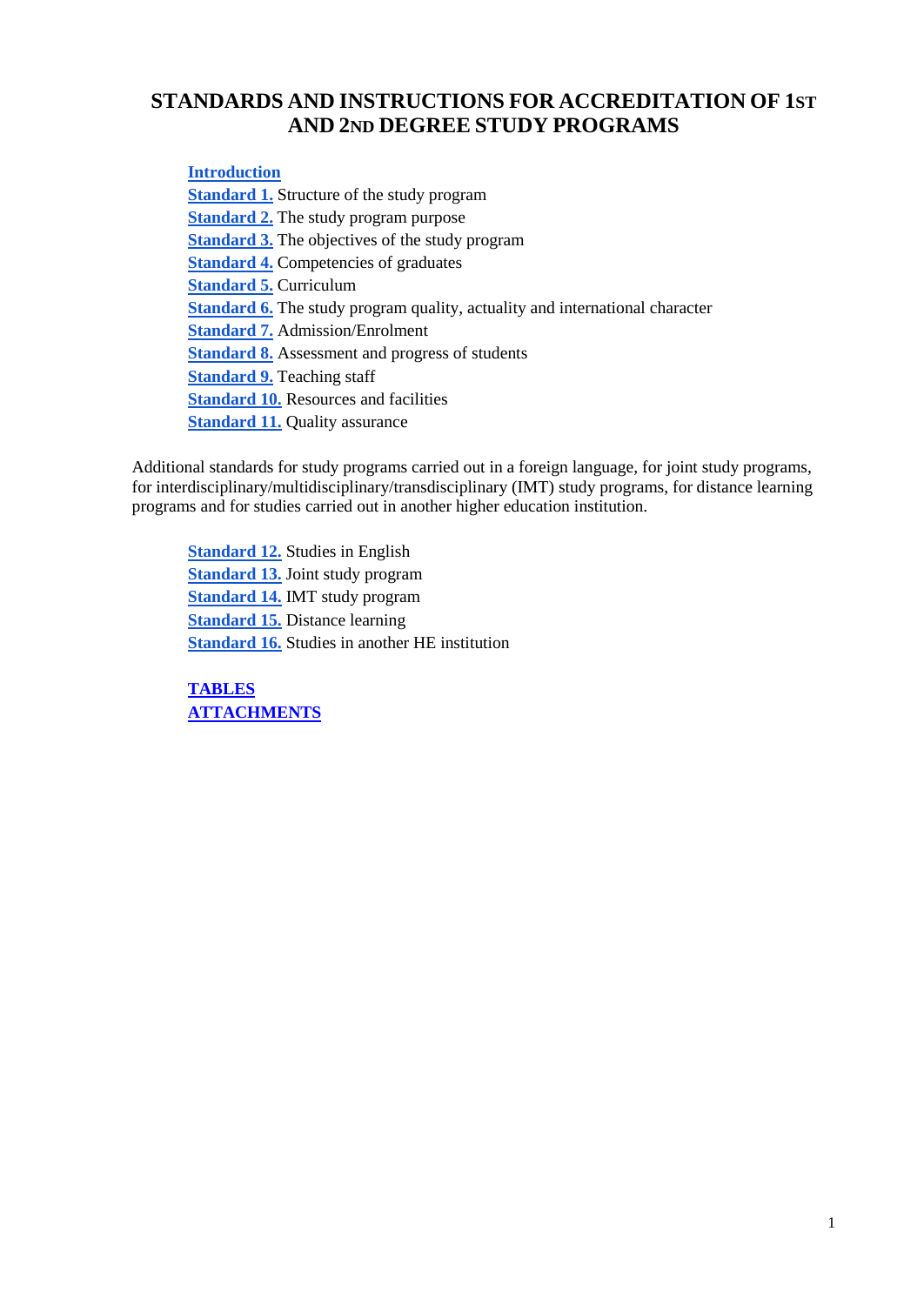# <span id="page-1-0"></span>**INTRODUCTORY TABLE**

| Name of the study program:                                                     | <b>Advanced data analytics</b>                                                    |
|--------------------------------------------------------------------------------|-----------------------------------------------------------------------------------|
| Higher education institution responsible for<br>carrying out the program:      | <b>University of Belgrade</b>                                                     |
| Educational - scientific/educational-artistic field:                           | <b>IMT</b> studies                                                                |
| Scientific, professional or artistic area:                                     | <b>Computer science, Mathematics</b><br>(IMT studies)                             |
| Study level and type:                                                          | <b>Master academic studies</b>                                                    |
| Total number of ECTS credits:                                                  | 90                                                                                |
| Degree title:                                                                  | Master of data analysis                                                           |
| Duration of studies:                                                           | 3 semesters                                                                       |
| The first year in which the program was carried<br>out:                        |                                                                                   |
| The first year in which the program will be<br>carried out (for new programs): | 2021/2022                                                                         |
| The number of students currently enrolled in this<br>program:                  |                                                                                   |
| The planned number of students to be enrolled in<br>this program:              | 25                                                                                |
| The date the program was accepted by the<br>governing body (name the body):    | 12.06.2019.<br><b>Senate of the University of Belgrade</b><br>(Official decision) |
| The language the program is to be carried out in:                              | <b>Serbian and English</b>                                                        |
| The year the program was accredited:                                           |                                                                                   |
| Web address of the website/web page containing<br>data about the program:      | https://www.ada.ac.rs/sp-ubg/                                                     |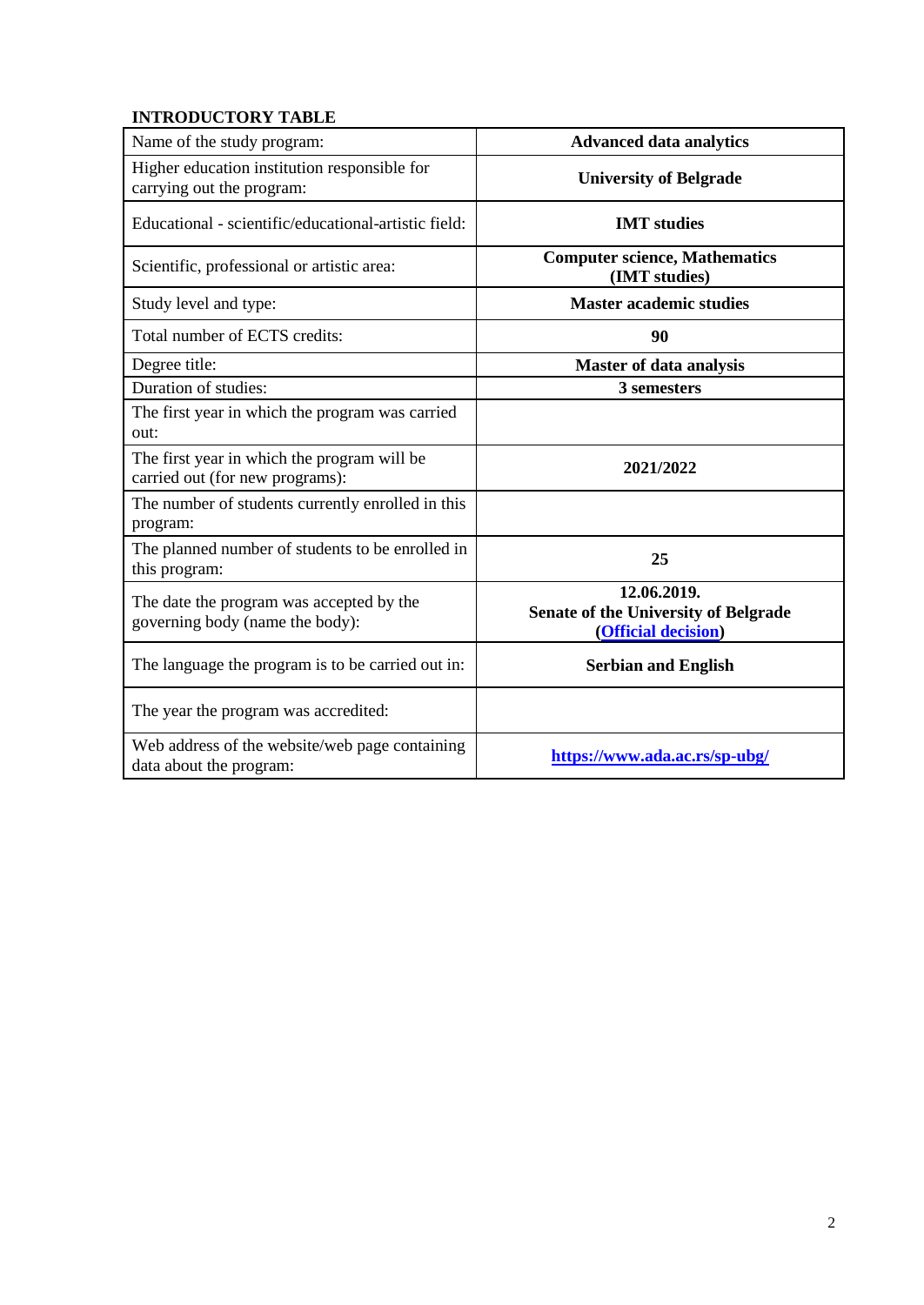#### **Standard 0. Introduction**

The graduate study program (Master study program) **Advanced Data Analytics** should be the main result of the participation of the University of Belgrade in the international project Advanced Data Analytics in Business, project no. EACEA 598829-EPP-1-2018-1-RS-EPPKA2-CBHE-JP, funded by the European Commission under the Erasmus + program.

The program focuses on a broad study area of quantitative sciences (mathematics, statistics, computing, information sciences, or a combination of some of these fields), stressing integration of these areas in analyzing different kinds of data and large volumes of data. Hence to enroll in this study program, the students who have completed undergraduate studies after the Law of Higher Education has become effective must have earned 240 ECTS credits, or have completed integrated studies (min. 300 ECTS), out of which at least 15 ECTS credits in mathematics, statistics and programming. The students who have completed undergraduate studies before the Law of Higher Education has become effective must have passed at least one exam in each of the following three topic areas: mathematics, statistics, and programming. It is also understood that students already have a basic experience with using computer technology and the Internet in representing, discovering, analyzing, visualizing and manipulating data. Through the graduate study program **Advanced Data Analytics**, students will be introduced to some of the more advanced tools and techniques used in data analysis, with application of these tools and techniques in selected domains. A wide variety of courses offered allows each student to focus on the domain(s) that they are most interested in  $-$  data analytics foundations, tools and technology, visualization techniques, programming and applications.

The need for such a study program stems from the fact that in Europe and also worldwide, as well as in Serbia and in the region, there is an increasing demand for professionals in various fields of data analysis who can conduct their activity in a way that involves the use of advanced database and data analytics technologies, especially when it comes to analyzing large volumes of data. Job offers, market trends, and trends in the economy, society, government bodies and other public institutions, clearly indicate this fact and do not require any further explanation.

A detailed insight into similar study programs at many universities in Europe and elsewhere indicates that three major pillars of modern data analytics are math / statistics, computer science (databases, data structures and algorithms, programming and artificial intelligence) and domain knowledge related to various phenomena in modern society. Therefore, the graduate study program **Advanced Data Analytics** offers a master degree from the University of Belgrade that guarantees the students have acquired relevant and sufficient knowledge from all these three intertwined areas of data analytics and are capable of conducting high-quality individual and team work in various data analytics problems. In addition, to complete the graduates' competences in data analytics, several courses present their topics putting them also in the context of collaboration and communication skills, legal regulations and ethical norms.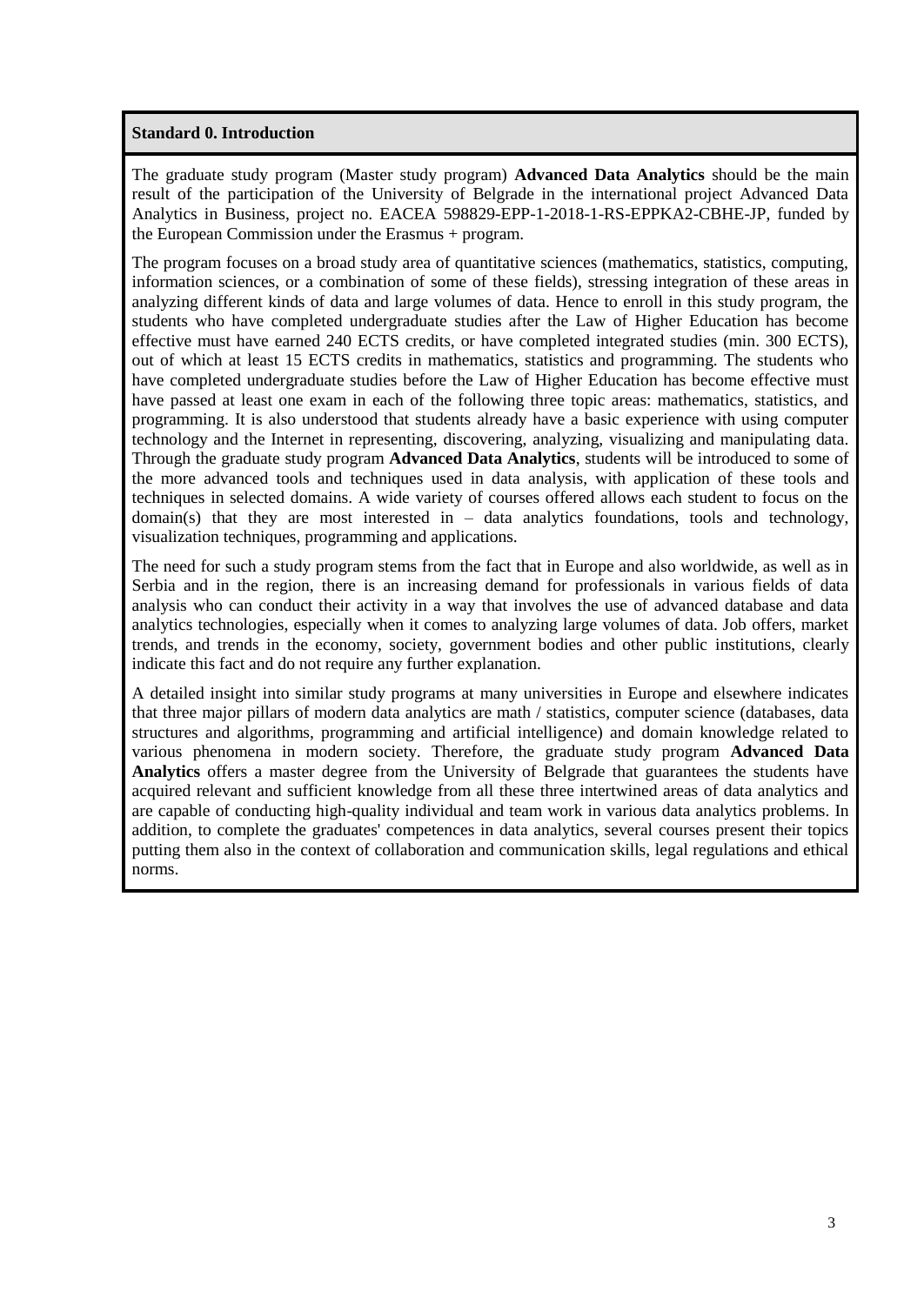#### <span id="page-3-0"></span>**Standard 1: Structure of the study program**

Due to the fact that the graduate study program **Advanced Data Analytics** is designed for students with different backgrounds, the program has in its offer several courses related to mathematical foundations of data analytics, as well as several courses related to computer science and computing tools used in data analytics. In addition, several courses cover application of data analytics in different domains, like social and medical sciences. Many of the courses offered present their topics putting them also in the context of collaboration and communication skills, legal regulations and ethical norms.

The total number of ECTS credits for this 3-semester study program is 90. [A dedicated publication](http://bg.ac.rs/files/sr/univerzitet/univ-propisi/Pravilnik_o_upisu_na_studijske_programe_2021.pdf) of the University of Belgrade (a set of regulations) clearly states the details (see Act 13 in the publication).

All courses in this study program are one-semester courses. The curriculum includes 23 elective courses, mandatory internship, qualification paper (term paper) and master thesis. Courses are worth 6-10 ECTS credits, the qualification paper 5 ECTS credits, internship 3 ECTS credits, and master thesis 10 ECTS credits.

The study program **Advanced Data Analytics** does not have modules, but a rich offer of elective courses allows students to select those courses that lead them towards the improvement of their knowledge in selected disciplines of quantitative sciences. The structure of this study program reflects the right balance between thematic fields of data analytics foundations and specific application areas.

There are three groups of elective courses in the study program **Advanced Data Analytics**. The first group covers mathematical and statistical foundations of data analytics, such as calculus, linear algebra, discrete structures and the like, for students who need to improve their background in mathematics (*Discrete structures*, *Mathematical Foundations of Data Analysis*, *Analytics and optimization*) and probability and statistics (*Introduction to statistical inference*, *Models of statistical learning*, *Introduction to complex networks theory*). The second group covers computing skills, tools and technologies for data analytics. These include programming, database technologies and working with large volumes of data (*Programming*, *Databases*, *Big data analytics*), different topics in artificial intelligence necessary for advanced data analytics (*Artificial intelligence / Machine learning*, *Neural networks and deep learning*), and specific topics and tools that help data analysts in working on practical problems (*Data visualization*, *Text mining* and *Social network analysis*). The third group is about applying data analytics skills, tools and techniques in different domains. The current focus is on social and life sciences, but the study program is open for extensions by elective courses covering other domains.

The teaching methods include the use of computers, the Internet and different software tools in most of the courses. Using open source software and free tools is a general orientation in this study program. All labs are held in computer classrooms, and most materials are available to the students on local computer networks or on the Internet.

In chapter *[Standard 5. Curriculum](#page-6-0)*, detailed information is given about the courses, as well as about the prerequisites for some courses.

#### **Attachments for standard 1**

**[Attachment 1.1 Institution publication](Attachments/Attachment_1.1.pdf)** (institution site – version in English: [http://bg.ac.rs/en/index.php\)](http://bg.ac.rs/en/index.php)

[Standards](#page-0-0)

<span id="page-3-1"></span>**Standard 2: The study program purpose**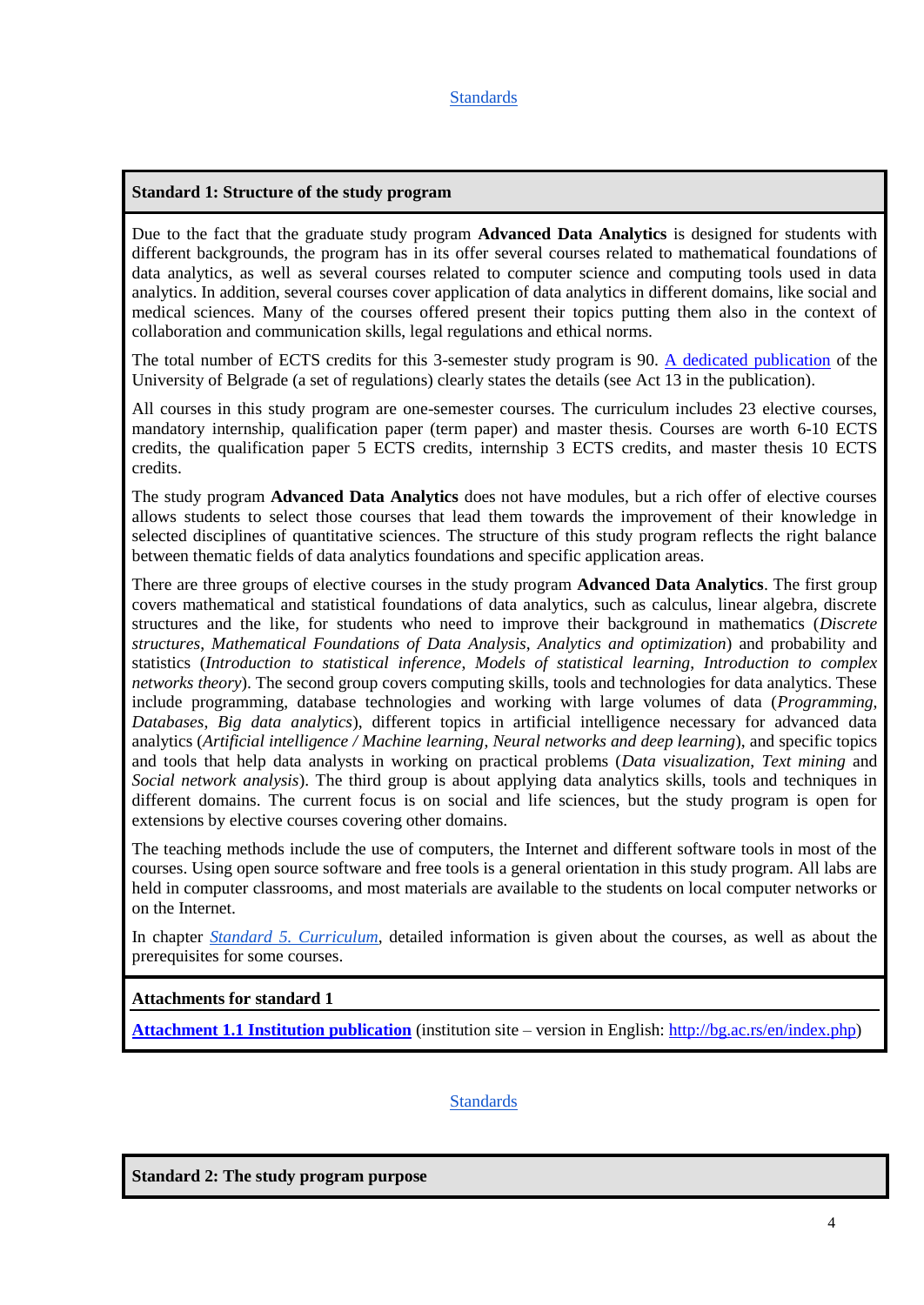The purpose of the graduate study program **Advanced Data Analytics** is specialization in data analytics, primarily for students who have already completed their BSc studies in a quantitative discipline, but also for students with backgrounds in other disciplines.

A need for this study program comes from a higher demand (world-wide, but also in Serbia and in the region) for experts in data analytics in different fields who can intensively use current data analytics technologies in their work. Job offers, marketplace flow, as well as trends in economy, society, public administration bodies, and other public institutions, undoubtedly point to that fact.

On the other hand, the dynamic development of new computing, database and Internet technologies make undergraduate studies insufficient for an appropriate response to the abovementioned marketplace and social needs. That is the reason why by this study program the University of Belgrade wants to offer its students knowledge and competence that are in accordance with the dynamics of job offers in the marketplace that demands interdisciplinary knowledge.

University of Belgrade has a very long tradition in scientific computing, as well as in different disciplines where data analytics is becoming a must, such as medical, life and social sciences. For many years, at various faculties of the University of Belgrade courses in all these disciplines have been offered on all levels of studies. Due to the students' increased interest in specialization in data analytics after graduating in different fields, this study program meets their needs by offering integrated/interdisciplinary knowledge necessary for advanced data analytics.

Along the same lines, important strategic objectives of the University of Belgrade include:

- 1. Responding to the students' demands. The University of Belgrade continues to provide timely response to educational demands of its students, and the graduate study program **Advanced Data Analytics** is an example of such a response.
- 2. Coherence and comprehensiveness of study programs. There *are* master study programs at different faculties of the University of Belgrade in which parts of data analytics are covered. However, these existing programs do not offer an integrated coverage of the field, so the students enrolled in these programs have relatively narrow frameworks for furthering their studies. **Advanced Data Analytics** largely broadens this perspective and covers both the foundations and practical applications of data analytics.
- 3. Following educational trends. University of Belgrade wants to follow not only a national, but also world trends in the offer of the educated profiles. The number of study programs in higher education institutions related to data analytics is constantly growing over the last years worldwide.
- 4. High educational standards. University of Belgrade has sufficient resources and staff to offer a highquality interdisciplinary master study program related to data analytics.

## **Attachments for standard 2**

**[Attachment 1.1 Institution publication](Attachments/Attachment_1.1.pdf)** (institution site – version in English: [http://bg.ac.rs/en/index.php\)](http://bg.ac.rs/en/index.php)

## **[Standards](#page-0-0)**

## <span id="page-4-0"></span>**Standard 3: The objectives of the study program**

The objectives of the graduate academic study program **Advanced Data Analytics** at the University of Belgrade are:

- Improvement of theoretical and practical knowledge of quantitative disciplines (primarily math and statistics) required for the students who want to conduct data analysis in solving practical problems;
- Deepening of knowledge in the field of data analytics and quantitative methods, as well as mastery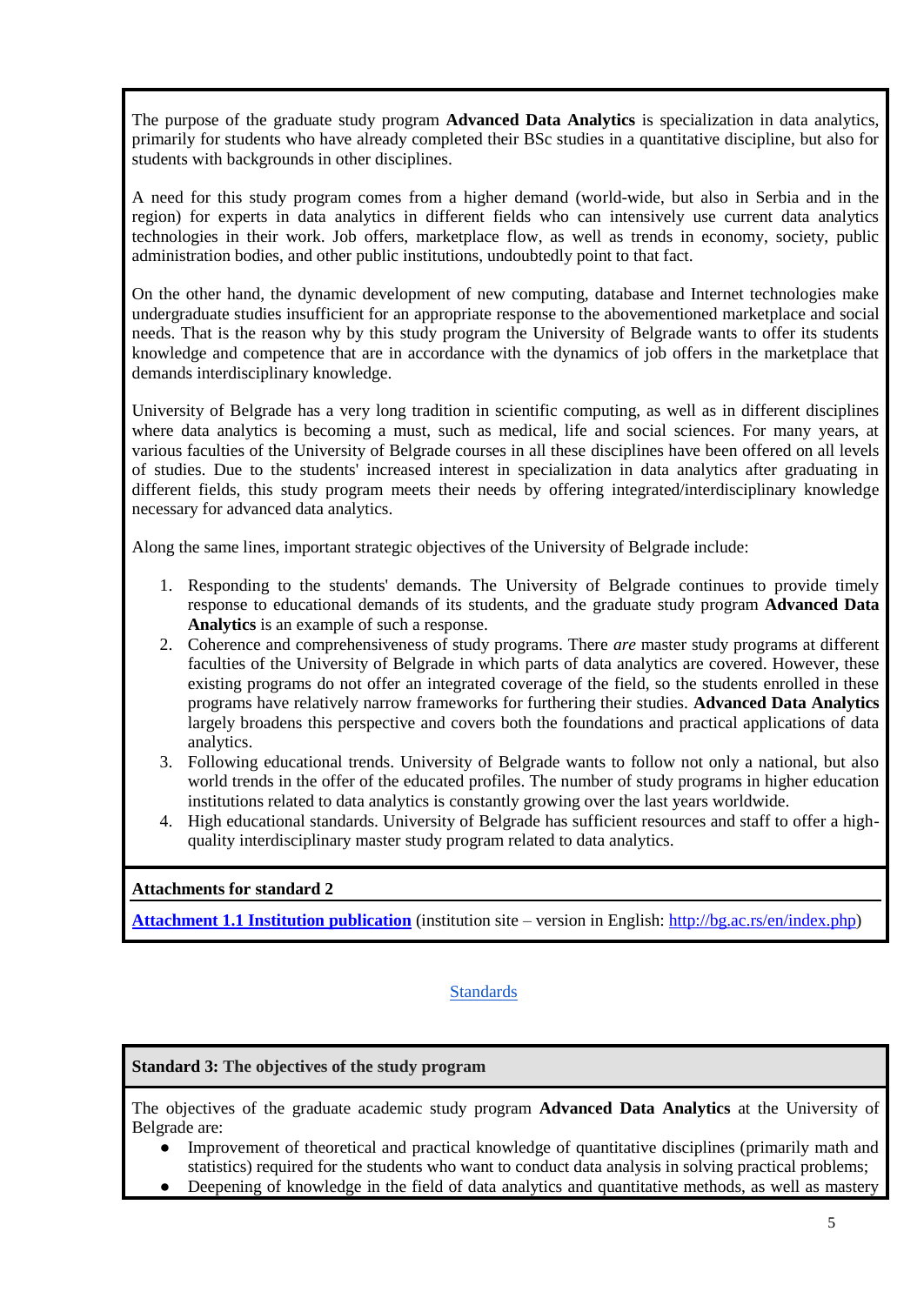of necessary computing and programming skills as prerequisites for working on practical problems that involve data analytics;

- Enabling students to master a range of practical software tools related to programming, data analysis, data visualization and the like, and use them in working on practical problems;
- Providing practical experience in applying the above mentioned skillset and toolset in working on practical, real-world problems, both in the individual engagement and teamwork, by involving students in current and new practical projects;
- Providing a foundation for work on research activities, as well as further education through relevant PhD study programs.

The program objectives are completely in compliance with strategic orientation and objectives of the University of Belgrade as an independent higher education institution:

- Development of creative abilities and mastery of specific practical skills necessary to perform professional activities, in this case those of an expert in data analytics;
- Training students to work in real-world environments, demonstrating a high-level expertise in working with large volumes of data being created in virtually all domains and activities; such students can contribute a great deal to modernization of work activities in different fields;
- Open higher education continuum, from undergraduate to PhD studies.

#### **Attachments for standard 3**

**[Attachment 1.1 Institution publication](Attachments/Attachment_1.1.pdf)** (institution site – version in English: [http://bg.ac.rs/en/index.php\)](http://bg.ac.rs/en/index.php)

# **[Standards](#page-0-0)**

#### <span id="page-5-0"></span>**Standard 4: Competencies of graduates**

Students who have completed the master program **Advanced Data Analytics** at the University of Belgrade become competent in:

- independent work in analyzing datasets of different complexity in selected domains, with advanced use of current data analysis tools and technologies
- preparing, modifying, adapting and combining datasets for analysis, out of raw data produced from different applications and other sources
- involvement in various interdisciplinary working teams where data analysis skills in different disciplines and mastery of current data analysis tools and technologies are expected, not only in solving routine practical problems, but also in non-standard situations where creativity and research approach are required
- working with large sets of data

Subject-specific competencies of graduates include:

- ability to understand and analyze different datasets from the perspective of mathematical underpinnings of advanced data analysis (linear algebra, calculus, discrete mathematics, highdimensional geometry, optimization, etc.)
- mastery of statistical underpinnings of advanced data analysis (data summaries, hypotheses testing, data variance, data correlation, probability and probability distribution functions, applying descriptive and inferential statistics to datasets, etc.)
- programming using state-of-the-art programming languages in data analytics
- skills in using advanced and appropriate data visualization techniques, as well as current software tools and technologies that enable creating rich data visualizations

The learning outcomes of the study program **Advanced Data Analytics** at the University of Belgrade include mastery of some of possible combinations of the following abilities:

ability to use sound scientific approaches in analyzing different datasets (feature analysis, dataset preparation, data validation and verification, sampling, building predictive models, evaluating model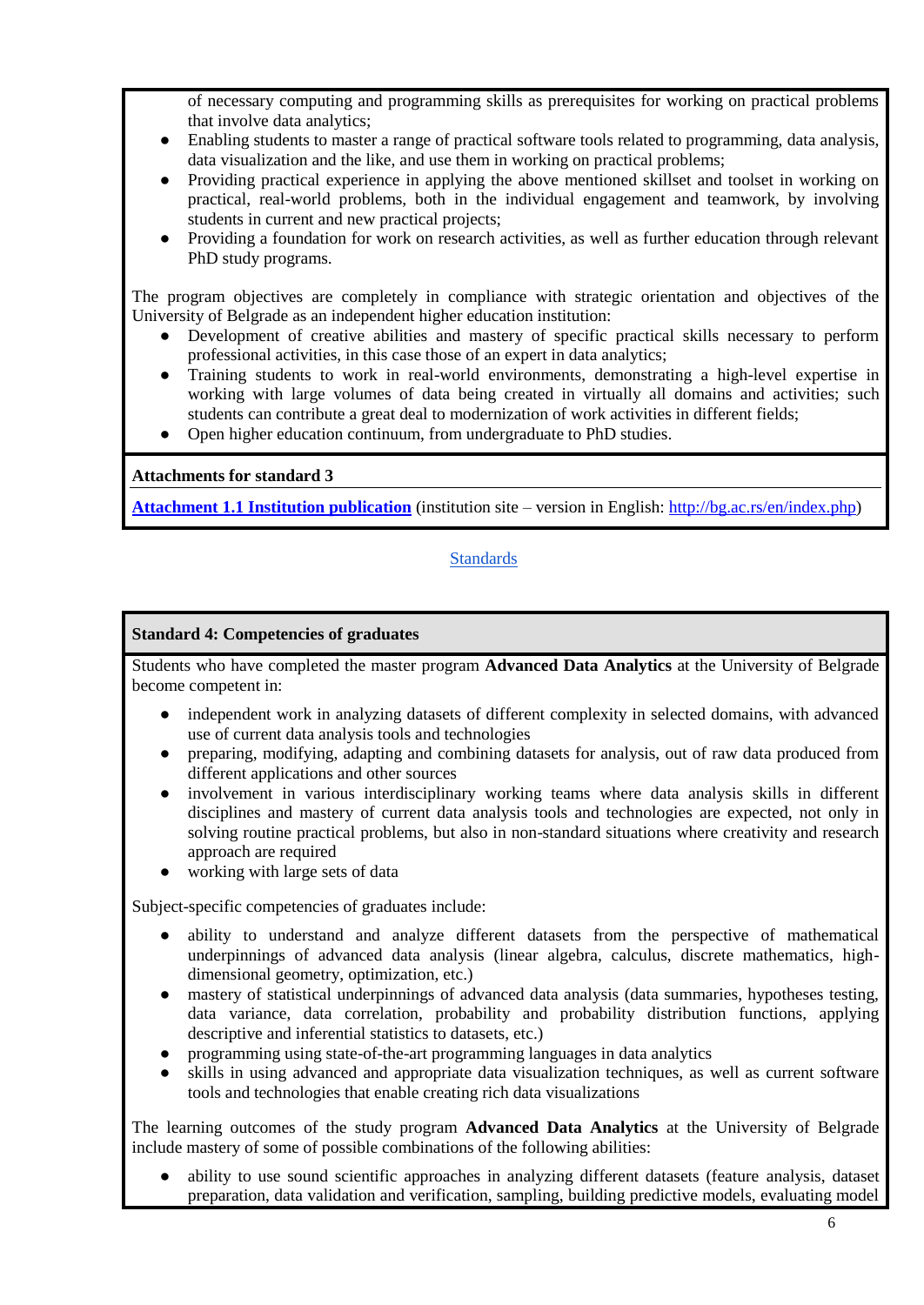accuracy, etc.)

- ability to apply modern software environments, tools and Internet services in working with databases, data visualization, statistical data analysis etc. in different domains of social sciences, medicine, etc.
- extension of skill sets of professionals in different domains with experience with current data analytics tools and techniques
- well-developed communication and collaboration skills when working in interdisciplinary teams on different data analysis problems
- detailed understanding of data privacy, protection and security in data analysis in different domains, in terms of data protection from unauthorized usage, network attacks, etc.
- high-level understanding of legal regulations and frameworks and ethical standards that must be observed in solving data analytics problems

**[Attachment 4.1 Diploma supplement \(English version\)](Attachments/Attachment_4.1.rtf)**

## **[Standards](#page-0-0)**

### <span id="page-6-0"></span>**Standard 5: Curriculum**

The courses of the study program **Advanced Data Analytics** are developed around three major pillars of modern data analytics: **mathematical/statistical foundations**, **technological foundations**, and **applications**. The curriculum does not include required courses, but offers a wide range of elective courses around each of the three pillars, so that students can trace their learning paths more or less as desired.

Elective courses related to mathematical / statistical foundations (students choose 3 out of 6):

- Mathematical foundations of data analysis
- Discrete structures
- Analytics and оptimization
- Introduction to statistical inference
- Models of statistical learning
- Introduction to complex networks theory

Elective courses related to mathematical / statistical foundations (students choose 3 out of 9):

- Programming
- Databases
- Big data analytics
- Data visualization
- Artificial Intelligence / Machine learning
- Neural networks and deep learning
- Text mining
- Social network analysis
- Introduction to time series analysis

Elective courses related to mathematical / statistical foundations (students choose 2 out of 8):

- Data analysis in fundamental and clinical medicine
- Data analysis in biological sciences
- Advanced data analysis in pharmaceutical research and development
- Practical analysis of noisy and uneven time series
- Big Data in space science and its analysis
- Advanced data analysis in social sciences
- Big Data in social sciences
- Analysis of international research datasets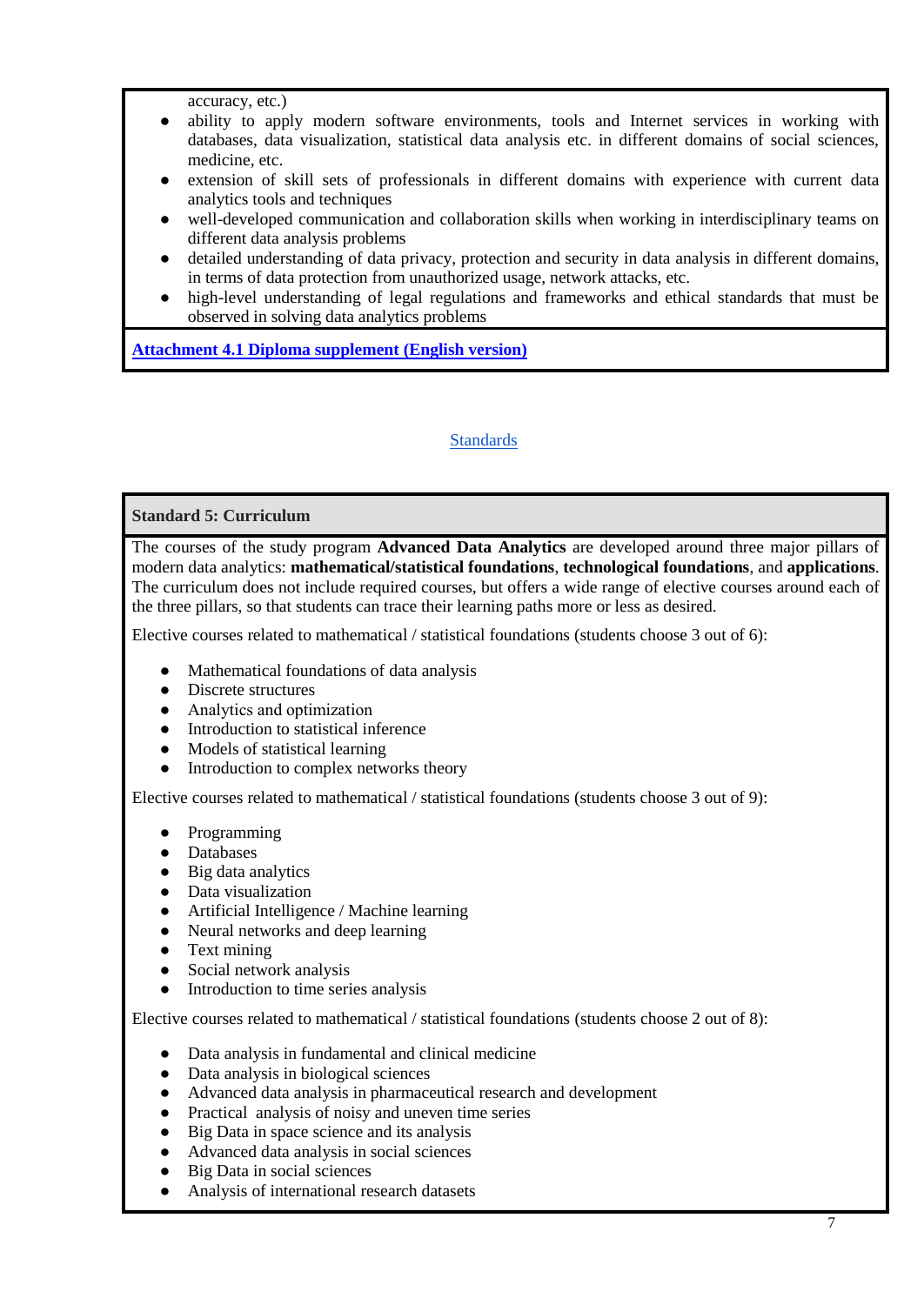The program also includes mandatory internship (capstone project / practicum) for students to get practical experience in working on data analytics projects, mandatory term paper (qualification paper), as well as mandatory master thesis.

[NAT application electronic reports](../../Elektronski_izvestaji)

By defending his/her master thesis, the candidate receives the academic title of *Master of Data Analysis*.

**Tables and attachments for standard 5**

**[Table 5.1.](Tables/Table_5.1.docx)**

**[Table 5.2 Course specification](Tables/Table_5.2)**

**[Table 5.2a Course specification book –](Tables/Table_5.2а.docx) Advanced Data Analytics**

**[Attachment 5.1 Course specification book \(ready for publishing\)](Attachments/Attachment_5.1.pdf)**

### **[Standards](#page-0-0)**

<span id="page-7-0"></span>**Standard 6: The study program quality, actuality and international character**

The quality and actuality of the study program **Advanced Data Analytics** at the University of Belgrade are based on:

- *Recommendations of the world's most influential professional organizations in the field of data analytics*, such as [AAi: Advanced Analytics Institute,](http://www.analytics.uts.edu.au/) [International Institute for Analytics,](http://www.iianalytics.com/) [Data](https://www.datasciencecentral.com/)  [Science Central,](https://www.datasciencecentral.com/) [American Statistical Association \(ASA\),](https://www.amstat.org/) and the like (see [https://www.kdnuggets.com/websites/societies.html\)](https://www.kdnuggets.com/websites/societies.html). Special attention has been given to organizations focused on practitioners and practical projects (e.g., [Data Science Central\)](https://www.datasciencecentral.com/). Appendices 6.1-6.4 provide more details.
- *Compliance with similar programs.* This study program is very similar to master programs in data analytics at various universities in Europe and elsewhere in the world. Starting from the analytical approach to this topic published by experts from Park City Math Institute [\(https://www.stat.berkeley.edu/~nolan/Papers/Data.Science.Guidelines.16.9.25.pdf\)](https://www.stat.berkeley.edu/~nolan/Papers/Data.Science.Guidelines.16.9.25.pdf) and Stanford University [\(https://iriss.stanford.edu/css/certificate\)](https://iriss.stanford.edu/css/certificate), some exemplary study programs in Europe for developing the **Advanced Data Analytics** program have been:
	- o <https://www.lse.ac.uk/study-at-lse/Graduate/degree-programmes-2021/MSc-Data-Science>
	- o <https://www.epfl.ch/schools/ic/education/master/data-science/>
	- o <http://bigdata.uniroma2.it/course-structure/>

In addition, other study programs in data analytics offered by different universities in Europe (see [https://www.kdnuggets.com/2017/12/best-masters-data-science-analytics-europe.html\)](https://www.kdnuggets.com/2017/12/best-masters-data-science-analytics-europe.html) and elsewhere in the world have also been taken into account, since they have a very rich offer in application-oriented courses and the **Advanced Data Analytics** program wanted to build on their experiences (see Appendices 6.1-6.4).

- *Orientation towards continuous improvement.* The content of each course has to be updated on a yearly basis, in order to follow the rapid development of the field.
- *Adjustment with European standards* in terms of enrolment conditions, continuity of study, the degree earned and the way of studying.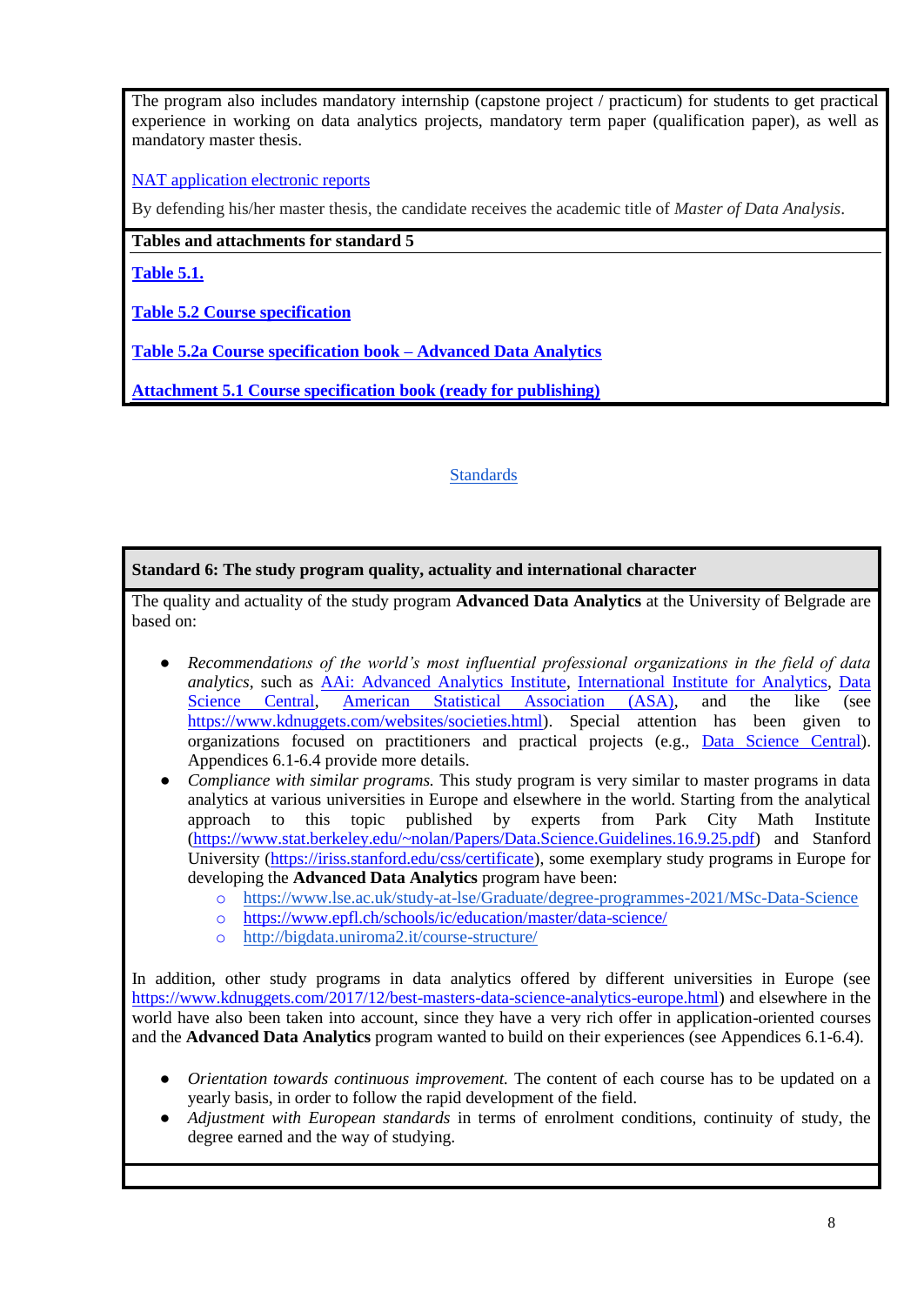## <span id="page-8-0"></span>**[Standards](#page-0-0)**

### **Standard 7: Admission/Enrolment**

The admission/enrolment in a master study program at the University of Belgrade complies to a specific set of regulations, published officially by the University of Belgrade. See Act 13 in the publication. The admission/enrolment in the program **Advanced Data Analytics** complies with these regulations:

- applicants/candidates can enroll in this study program if they have completed their 4-year undergraduate studies and haveearned240 ECTS credits, or have completed their 4-year undergraduate studies before the Law of Higher Education has become effective
- applicants/candidates can also enroll in this study program if they have completed 300-ECTS integrated studies, or have completed master studies and have earned minimum 300 ECTS

These candidates must have earned at least 15 ECTS in mathematics, statistics and programming, or must have passed in their previous studies at least one exam in each of the following fields: mathematics, statistics and programming. Each candidate/applicant must have a good command of English, regardless of whether they apply for studying in English or in Serbian.

With regard to the real capacity of the University of Belgrade, it has been decided that, in order to provide high-quality teaching, 25 students per year should be enrolled in the study program **Advanced Data Analytics**. It has been planned that those students enroll in September for the next academic year.

The process of enrolment is conducted by the Program Council of the **Advanced Data Analytics** study program that includes teachers participating in the study program. The enrolment of candidates in the first year of the studies is conducted according to the public announcement (call for applications) published after an appropriate decision of the Senate of the University of Belgrade.

The students do not take a qualification exam. The ranking of the candidates to enroll in the first year of study of the **Advanced Data Analytics** study program is based on the candidates' GPA (achieved during the previous studies), the time they took to complete the previous studies, and possible research results they have achieved. The maximum number of enrollees in the first year of the study program in each generation of students is 25.

#### **[Standards](#page-0-0)**

## <span id="page-8-1"></span>**Standard 8: Assessment and progress of students**

General principles of the assessment system of the study program **Advanced Data Analytics** at the graduate academic studies at the University of Belgrade include:

- *Point-based assessment and grading*. All students' activities in a course are graded with a certain number of points (see below). The maximum total number of points that can be earned for a course is 100.
- *Continuous assessment*. Due to the small group of students (25), observation of the continuity of work of each individual student in each course is assumed. The students are required to present evidence of their work regularly in discussions with the teachers (individually or in small groups). This way, each student can attain up to 10 points (out of max 100 points for each course). In addition, for each course there is a possibility to organize lab tests and/or projects arbitrarily (the students can take two lab tests or they can do two projects, individually or in groups). One lab test / project can bring up to 15 points.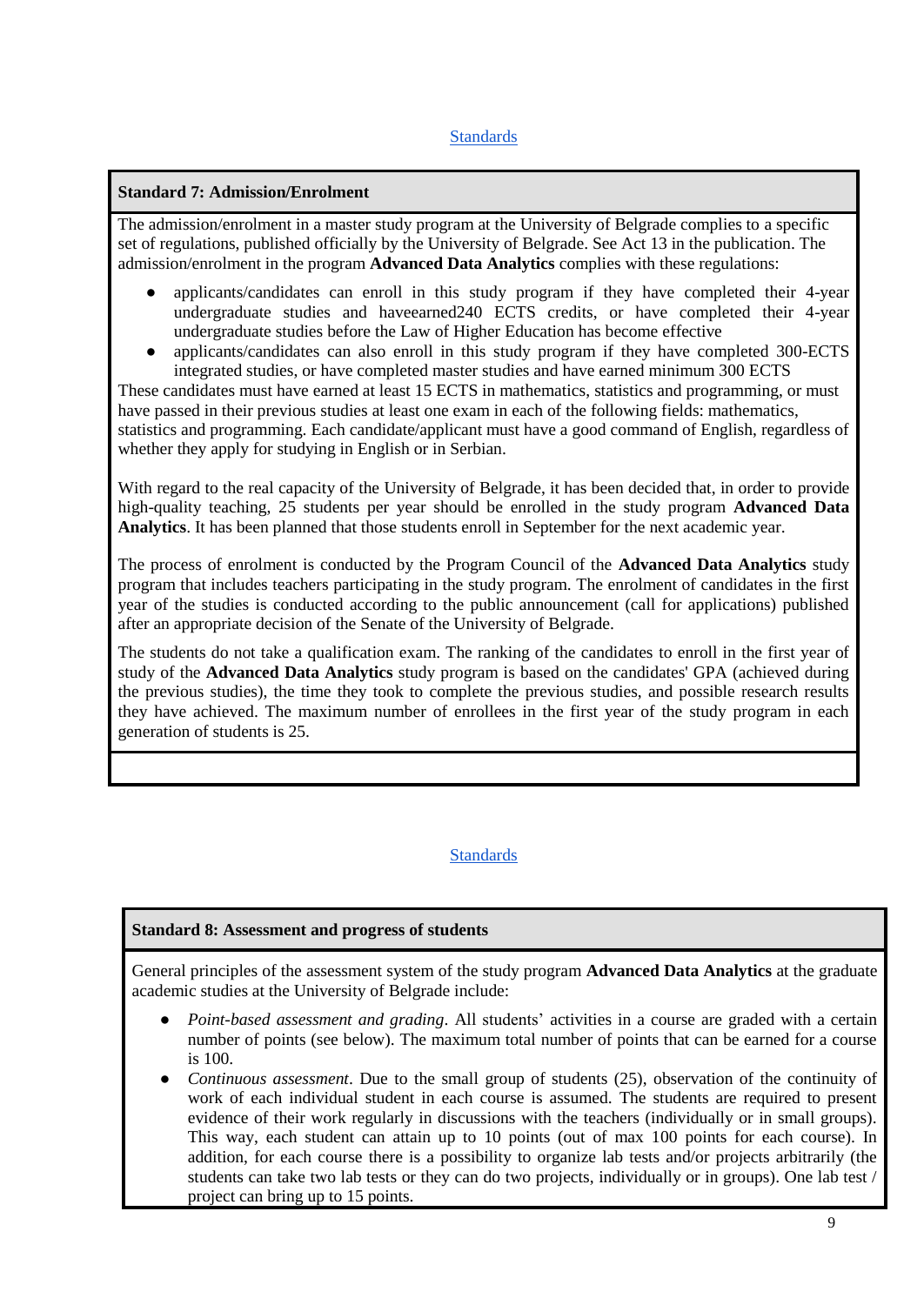- *Progress assessment*. Personal commitment and initiative are assessed with special attention, which is evaluated by the progress "gradient". The students who progress quickly and are more committed to group projects can achieve more points. The maximum number of points that can be achieved in this way is 10.
- *Assessment of practical work*. High quality of a student's practical individual work (assignments, individual projects) can bring the student maximum 30 points.
- *Final exam.* Final exam brings maximum 30 points.
- *Assessment of the students' research activities*. The maximum number of points that can be earned through all these previous items is 100. Students' research activities are not mandatory, but if a student expresses research interests, preferences, or potentials by taking part in such activities and achieving appropriate research results (e.g. a research publication) it can compensate for maximum 10 points lacking from previous items.
- *Assessment of the students' independent practical activities* (outside the compulsory scope that has been planned for the course). None of these activities are compulsory, but they can also compensate for a maximum of 10 points lacking from previous items, much like students' research activities.
- *Calculation of the final grade.* A student can earn the maximum of 100 points through all these described activities. It is necessary to earn at least 51 points in total to pass the exam. For 51-60 points earned, the grade 6 is assigned, for 61-70 points the grade is 7, for 71-80 points the grade is 8, for 81-90 points the grade is 9, and for 91-100 points the grade is 10 (the highest grade).
- *Internship, the compulsory qualification paper (term paper) and master thesis*. The master thesis has to be based on a practical data analytics project. The qualification paper and the master thesis, together with the mandatory internship, bring the total of 18 ECTS credits.

In addition to these general principles, assessment of each course has its own specific features (see individual course descriptions, Standard 5).

# **[Standards](#page-0-0)**

## <span id="page-9-0"></span>**Standard 9: Teaching staff**

Teachers with necessary academic and professional qualifications from several faculties of the University of Belgrade participate in the implementation of the graduate study program **Advanced Data Analytics** (Faculty of Philosophy (5 teachers), Faculty of Mathematics (4), Faculty of Biology (2), Faculty of Organizational Sciences (23), Faculty of Dentistry (2) and Faculty of Pharmacy (6)). In addition, researchers from institutes belonging to the University of Belgrade also participate in teaching in this study program ("Mihailo Pupin" Institute (3), Institute of Physics (3), INEP Institute for Application for Nuclear Energy (1) and Institute for Multidisciplinary Research (1)). Their qualifications can be verified by examining their competence sheets (the *Book of teachers*), Standard 9, and on the Websites of the faculties they are employed with. All teachers in this study program are involved in national and international research projects.

The number of teachers corresponds to the requirements of the study program. No teacher has a total maximum workload of 180 hours of active teaching per year (6 hours per week).

The percentage of teachers participating in this study program as full-time employees of the University of Belgrade, compared to the total number of teachers in this study program is 100%. Research and professional competences of the teaching staff correspond to different fields, altogether covering the interdisciplinary field of data analytics.

**Attachments and tables for standard 9**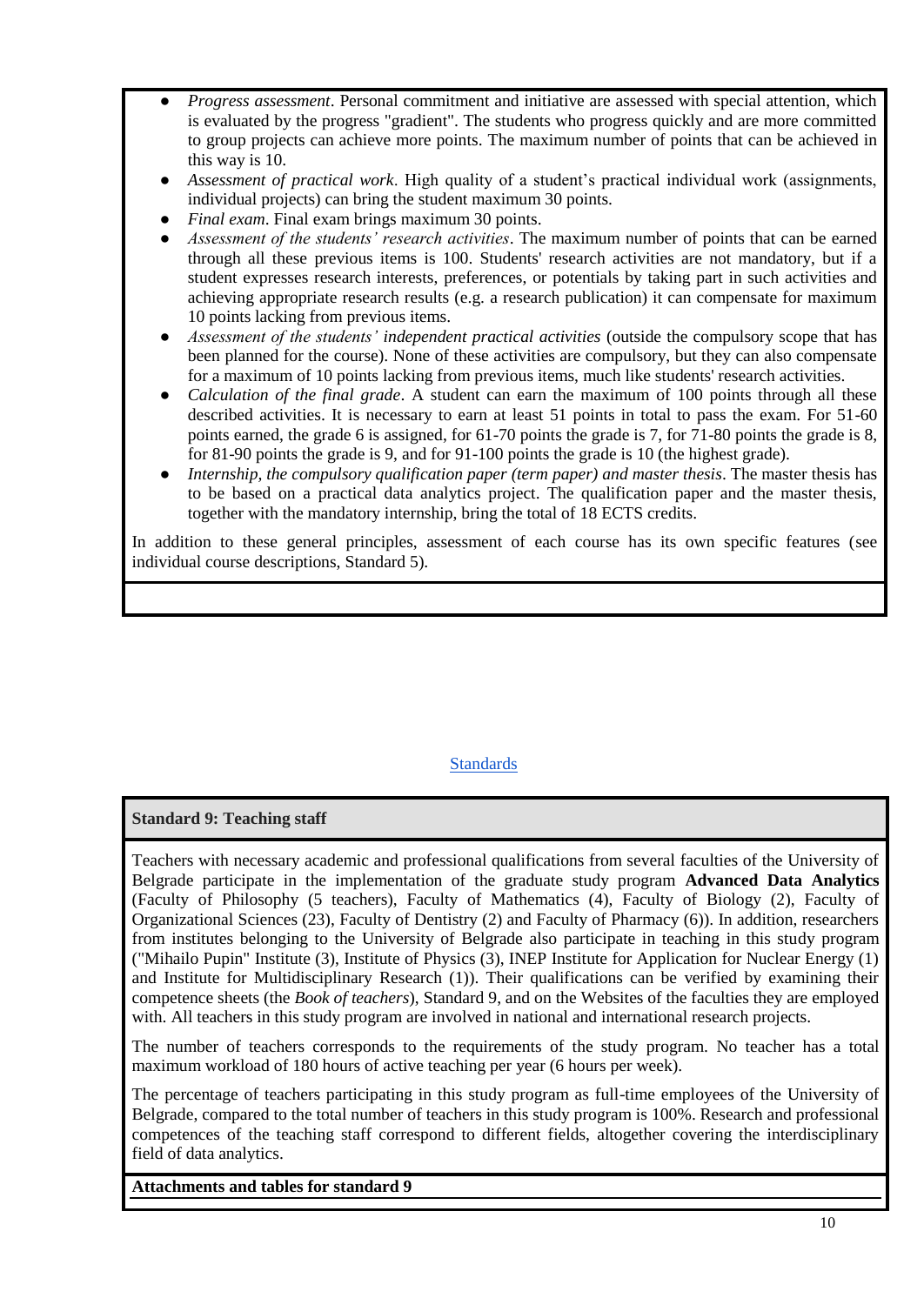**[Table 9.1](Tables/Table_9.1) and additionally the [Book of teachers](Tables/Table_9.1/Table_9.1.pdf) (version ready for publishing) Table 9.1a – Book of teachers – [Advanced Data Analytics](Tables/Table_9.1a.docx)**

## **[Standards](#page-0-0)**

### <span id="page-10-0"></span>**Standard 10: Resources and facilities**

To run the study program **Advanced Data Analytics**, the University of Belgrade and its faculties whose teachers participate in this study program have provided:

- human resources (teachers and tutors) fully qualified to run this program
- lecture rooms, computer rooms, seminar rooms, library and reading rooms
- technical, infrastructural (the Internet, LCD projector), laboratory, computing, and other resources
- access to a number of digital libraries
- financial resources to run the study program (provided from the tuition fees and from occasional donations)
- contacts with industry, companies and other organizations to ensure appropriate internship for the students

## **[Standards](#page-0-0)**

#### <span id="page-10-1"></span>**Standard 11: Quality assurance**

Quality assurance of the study program **Advanced Data Analytics** implies regular and systematic monitoring and improvement of all aspects of the program quality: curriculum, teaching, teachers, assessment, textbooks and recommended readings. Quality assurance is conducted periodically, in accordance with the *Law of Higher Education*. The active role of students and their evaluation of the program quality (courses, teachers) are provided.

<span id="page-10-2"></span>The *Council for University Studies* (*Council for Multidisciplinary Graduate Studies*) and the *Center for Quality Assurance and Advances of Education* of the University of Belgrade monitor the quality of the study programs run at the University of Belgrade.

**[Standards](#page-0-0)**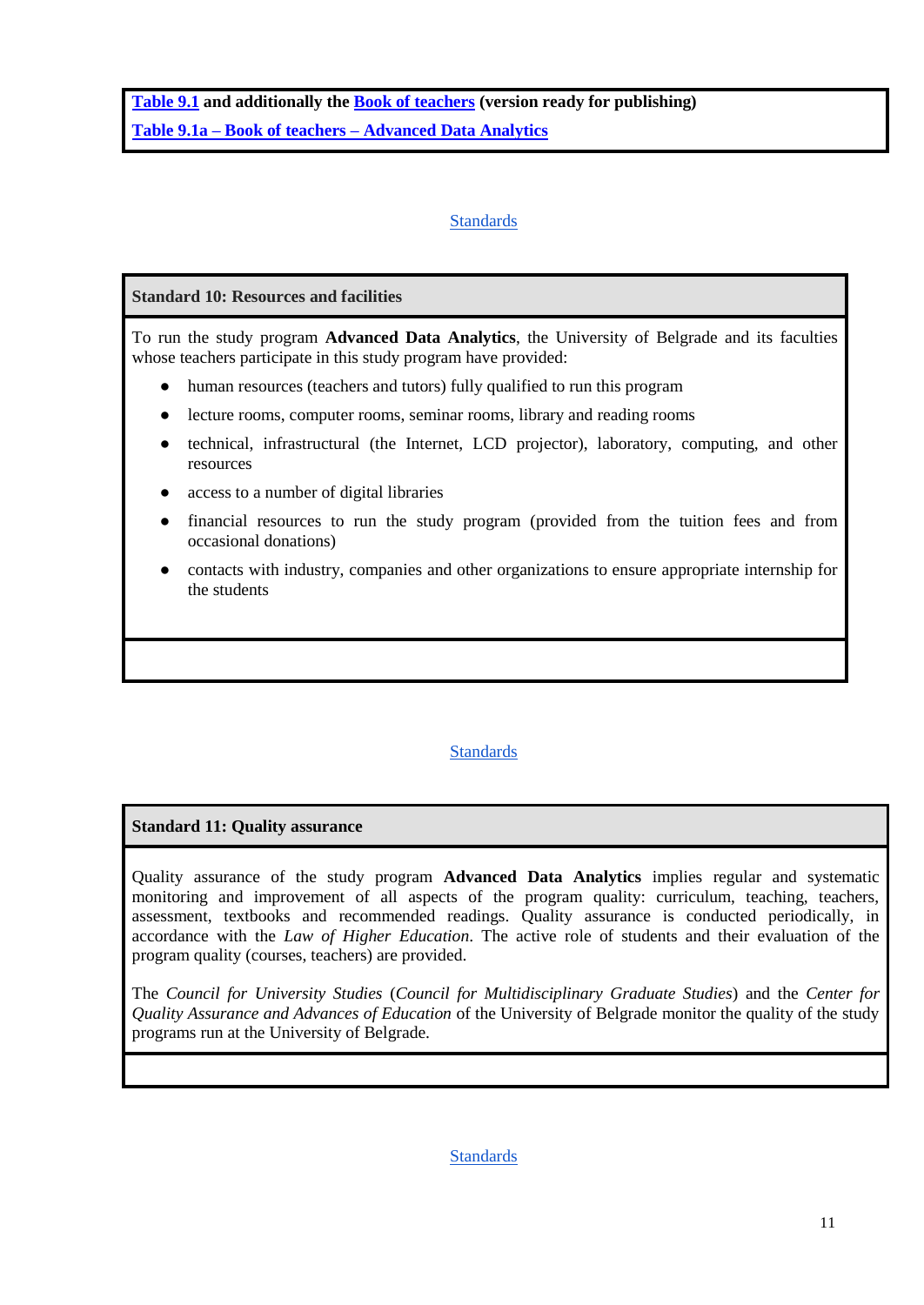**Standard 12: Studies in English**

Master study program **Advanced Data Analytics** should be the main result of the participation of the University of Belgrade in the international project Advanced Data Analytics in Business, project no. EACEA 598829-EPP-1-2018-1-RS-EPPKA2-CBHE-JP, funded by the European Commission under the Erasmus + program. The project has indicated that the master program should be conducted in English. Expecting a large number of students to be from Serbia or from the region, the teachers who have worked on the program development acknowledge that it should be accredited for both Serbian and English.

All teachers and associates who are engaged in this program have the appropriate competencies for teaching in English.

For the teaching in English, faculties and institutes of the University of Belgrade participating in the study program provide hundreds of relevant library units in that language in their libraries. The University Library "Svetozar Markovic" has a very rich selection as well. More importantly, all these libraries have a subscription to many relevant international journals, as well as cooperation with many international library services on the Internet.

Teaching material for students is provided by teachers involved in the program, both in Serbian and in English.

Administration personnel that work with students are sufficiently trained to provide services in English.

All public documents and administrative documents are issued in a bilingual form, in Serbian language in Cyrillic script and in English.

When applying to study this program, students will be reminded that they are expected to demonstrate satisfactory language competencies in English, as well as how this will be verified.

The total number of students in both languages is 25 per year.

## **[Standards](#page-0-0)**

#### <span id="page-11-0"></span>**Standard 13: Joint study program**

This standard is not applicable in the case of the **Advanced Data Analytics** study program.

#### **[Standards](#page-0-0)**

#### <span id="page-11-1"></span>**Standard 14: Interdisciplinary / Multidisciplinary / Transdisciplinary (IMT) study program**

Master study program **Advanced Data Analytics** is a highly interdisciplinary program. As it can be seen in Standards 1-4, and especially in the list and content of the proposed courses (Standard 5), the areas studied in this study program belong to the fields of quantitative research (quantitative science, mathematics, statistics, operational research), engineering (computing, artificial intelligence), as well as social and medical sciences (most of the application-oriented courses in the program). All these areas are closely intertwined in modern data analysis, and